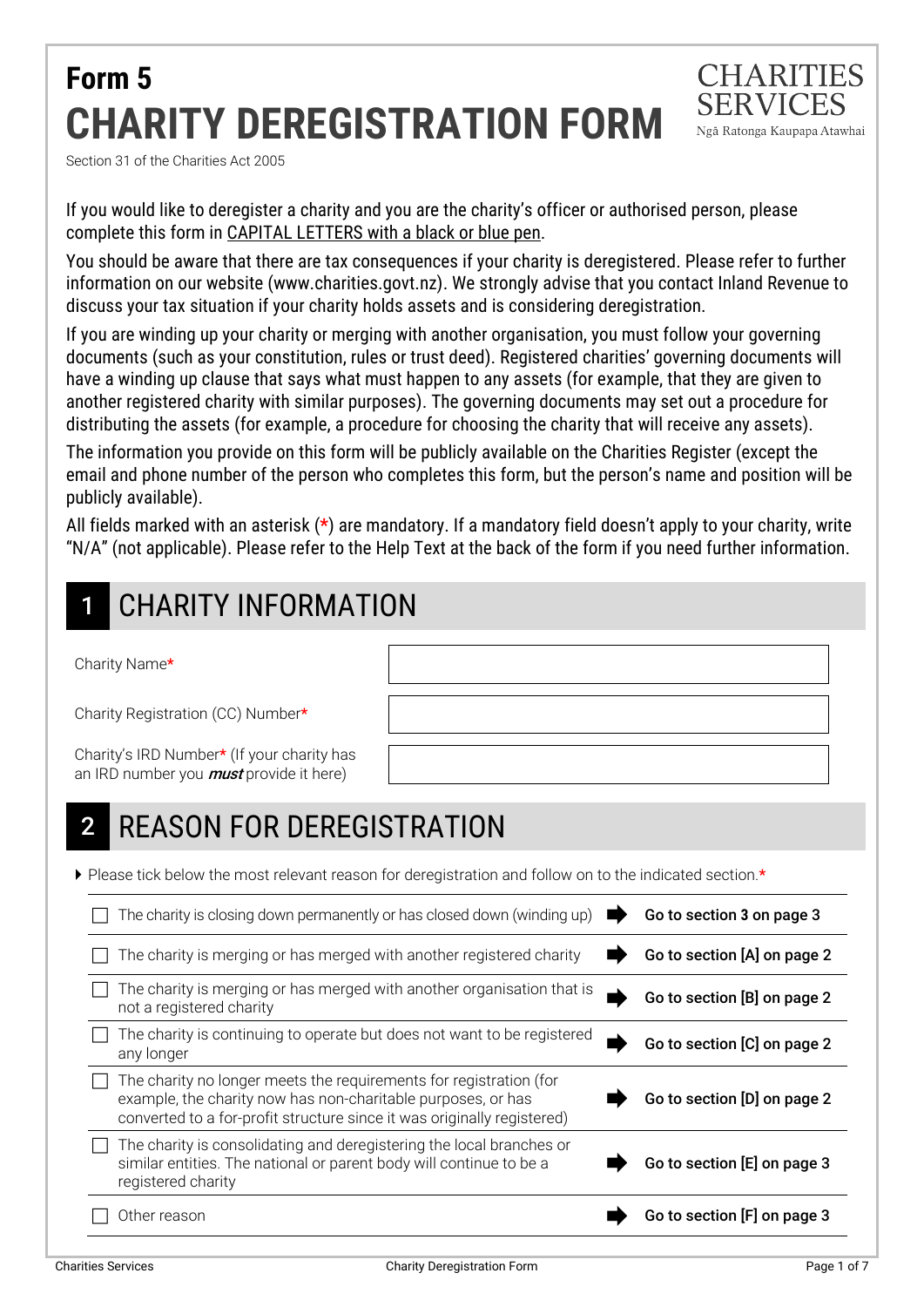### **[A]** Charity merging/merged with another registered charity

 If your charity is merging or has merged with another charity, please enter the charity name and Registration (CC) Number of the registered charity you have merged with or intend to merge with.

Charity CC Registration Number\*

Charity Name\*

*Continue to Section 3 on page 3.* 

### **[B]** Charity merging/merged with another organisation that is not a registered charity

If your charity is merging or has merged with another organisation/s that is not a registered charity, please enter the name of that organisation.

Organisation Name/s\*

*Continue to Section 3 on page 3.* 

### **[C]** Charity continuing to operate but does not want to be registered any longer

If your charity is continuing to operate but does not want to be registered any longer, please explain the reasons below (max. 1,000 characters):\*

*Continue to Section 3 on page 3.* 

### **[D]** Charity no longer meets the requirements for registration

If your charity no longer meets the requirements to continue being a registered charity (e.g. the charity now has non-charitable purposes or has converted to a for-profit structure since it was originally registered), please explain below why you no longer meet the requirements (max. 1,000 characters):\*

*Continue to Section 3 on page 3.*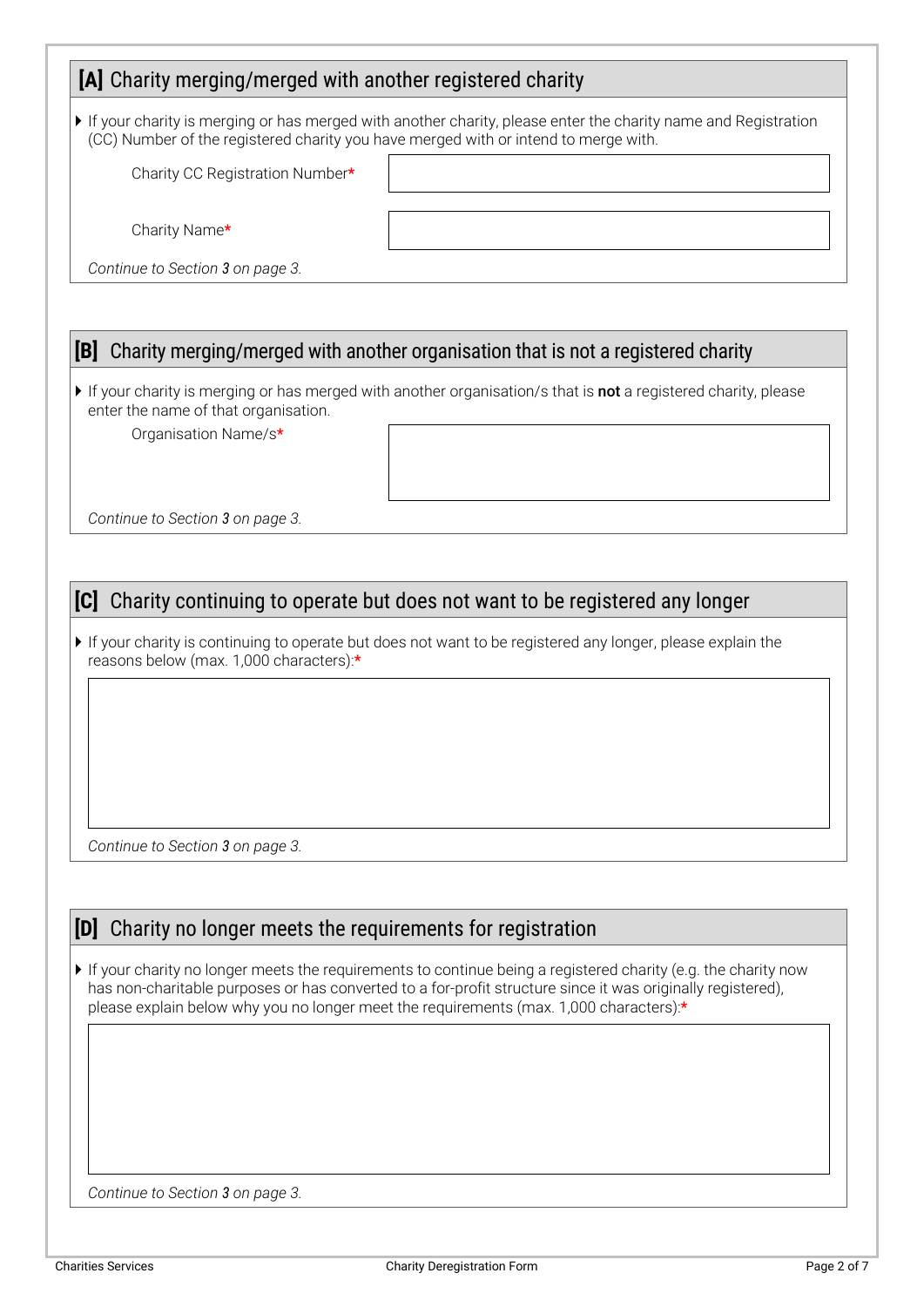| [E]<br>Charity consolidating and deregistering the local branches or similar entities, and<br>the national or parent body will continue to be a registered charity        |                                                                                                                                                                                                                             |  |  |  |  |
|---------------------------------------------------------------------------------------------------------------------------------------------------------------------------|-----------------------------------------------------------------------------------------------------------------------------------------------------------------------------------------------------------------------------|--|--|--|--|
| Number of the registered charity that is the national or parent body.                                                                                                     | If your charity is consolidating and deregistering the local branches or similar entities, and the national or<br>parent body will continue to be a registered charity, please enter the charity name and Registration (CC) |  |  |  |  |
| Charity CC Registration Number *<br>Charity Name *                                                                                                                        |                                                                                                                                                                                                                             |  |  |  |  |
| Continue to Section 3 further below.                                                                                                                                      |                                                                                                                                                                                                                             |  |  |  |  |
|                                                                                                                                                                           |                                                                                                                                                                                                                             |  |  |  |  |
| [F]<br>Other reason<br>If your charity is deregistering for any other reason than those mentioned on page 1, please explain the<br>reason below (max. 1,000 characters) * |                                                                                                                                                                                                                             |  |  |  |  |
| Continue to Section 3 below.                                                                                                                                              |                                                                                                                                                                                                                             |  |  |  |  |

# **3 CHARITY DEREGISTRATION DATE**

Please indicate in the box below the date you want your charity to be deregistered. We will confirm the date your organisation was removed from the Charities Register once we've processed your request.

Date Requested (DD/MM/YYYY)\*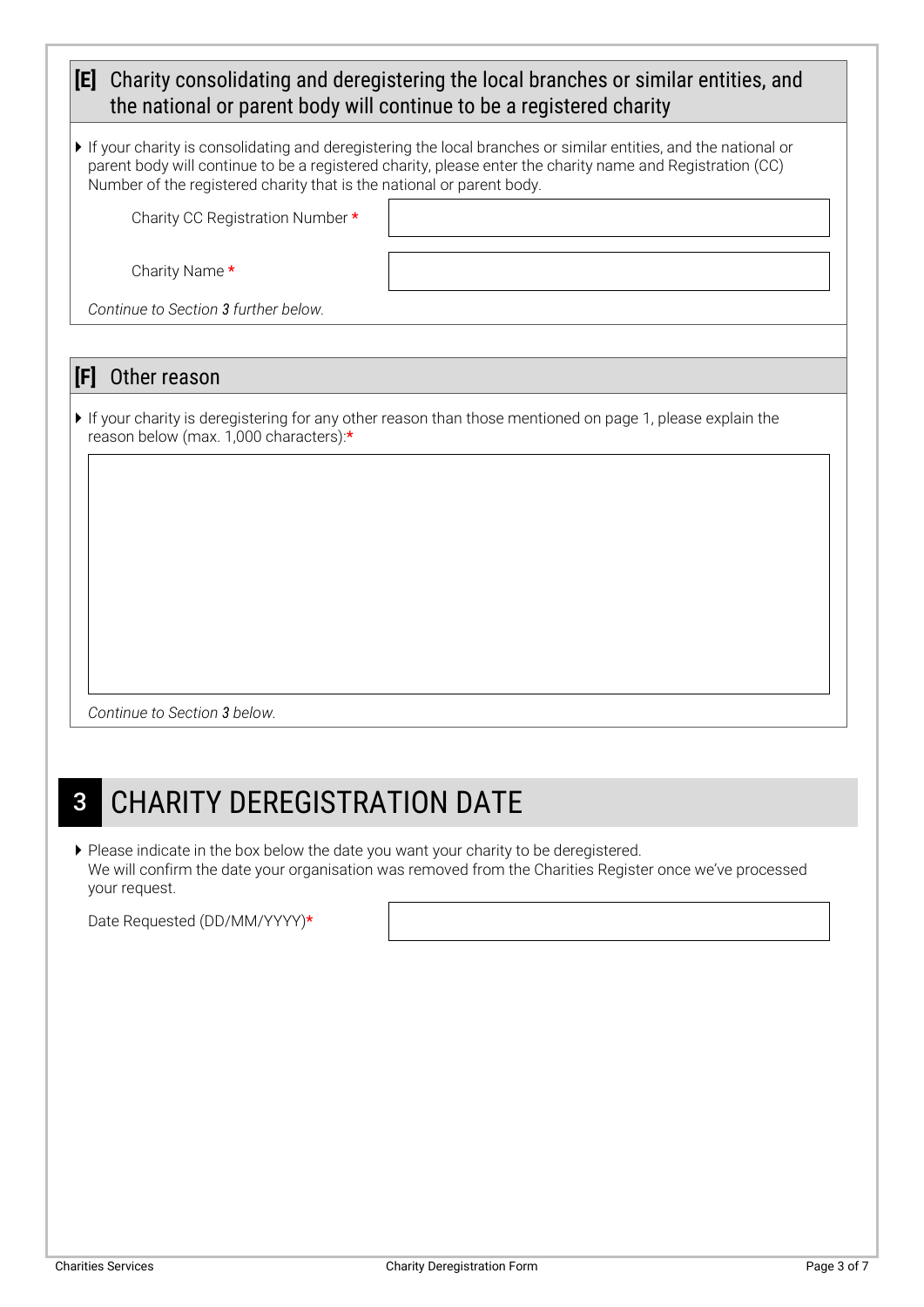# 4 FINANCIAL INFORMATION

 On the date requested for deregistration, what will be the value of the charity's total assets and liabilities? Your best estimate of the value of your charity's assets and liabilities is sufficient. You do not need to get certified valuations.

|                                                                                                                                                                                         | Accumulated Assets and Income*                                                                                                                                                                                                                                                                                                                                                                                                                                                                     | Ş  |  |  | .00 |  |  |
|-----------------------------------------------------------------------------------------------------------------------------------------------------------------------------------------|----------------------------------------------------------------------------------------------------------------------------------------------------------------------------------------------------------------------------------------------------------------------------------------------------------------------------------------------------------------------------------------------------------------------------------------------------------------------------------------------------|----|--|--|-----|--|--|
|                                                                                                                                                                                         | Liabilities*                                                                                                                                                                                                                                                                                                                                                                                                                                                                                       | \$ |  |  | .00 |  |  |
|                                                                                                                                                                                         | ▶ Please tell us what has happened to, or what your plans are for your charity's accumulated assets and income.<br>If you have not yet disposed of your charity's assets and you have not made a final decision about what you will<br>do with them, please tick the option that best describes your current intentions. You do not have to tell us if you<br>change your mind later on but you may need to tell Inland Revenue what finally happened to the assets. Please<br>select ONE option.* |    |  |  |     |  |  |
|                                                                                                                                                                                         | Distributed (or intend to distribute) them to another registered charity or charities. Please enter the charity<br>name and Registration (CC) Number of the charity which your funds are being distributed to.                                                                                                                                                                                                                                                                                     |    |  |  |     |  |  |
|                                                                                                                                                                                         | Charity CC Registration Number/s*                                                                                                                                                                                                                                                                                                                                                                                                                                                                  |    |  |  |     |  |  |
|                                                                                                                                                                                         | Charity Name/s*                                                                                                                                                                                                                                                                                                                                                                                                                                                                                    |    |  |  |     |  |  |
| Distributed (or intend to distribute) them to another organisation/s that is not a registered charity but that<br>has charitable purposes. Please enter the name of the organisation/s. |                                                                                                                                                                                                                                                                                                                                                                                                                                                                                                    |    |  |  |     |  |  |
|                                                                                                                                                                                         | Organisation Name/s*                                                                                                                                                                                                                                                                                                                                                                                                                                                                               |    |  |  |     |  |  |
|                                                                                                                                                                                         | Intend to distribute them to another registered charity or organisation, but have not yet decided which<br>registered charity/organisation.                                                                                                                                                                                                                                                                                                                                                        |    |  |  |     |  |  |
|                                                                                                                                                                                         | Distributed (or intend to distribute) them in accordance with our charity's rules that are contained on the<br>Charities Register.                                                                                                                                                                                                                                                                                                                                                                 |    |  |  |     |  |  |
|                                                                                                                                                                                         | Retain them as we are continuing to operate                                                                                                                                                                                                                                                                                                                                                                                                                                                        |    |  |  |     |  |  |
|                                                                                                                                                                                         |                                                                                                                                                                                                                                                                                                                                                                                                                                                                                                    |    |  |  |     |  |  |
|                                                                                                                                                                                         |                                                                                                                                                                                                                                                                                                                                                                                                                                                                                                    |    |  |  |     |  |  |
|                                                                                                                                                                                         |                                                                                                                                                                                                                                                                                                                                                                                                                                                                                                    |    |  |  |     |  |  |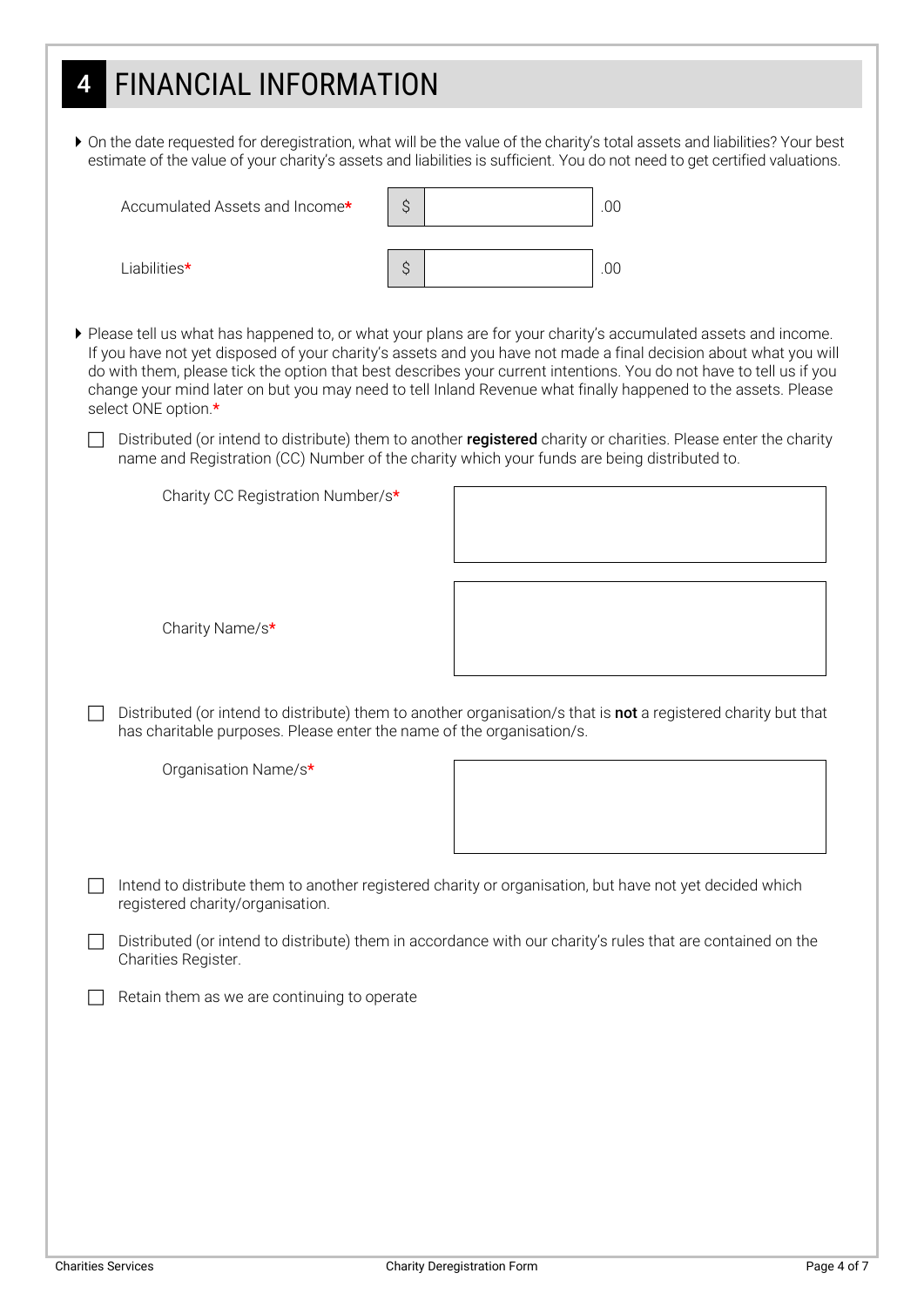# 5 REVIEW & CERTIFY

## Supporting Documents

If you would like to provide any supporting documents, please attach them to this application form.

## Declaration and Authorisation

The form must be signed by any of the following:

- A current officer who is qualified to be an officer of a registered charity, and is listed on the Charities Register.
- A lawyer or accountant who has been authorised to act as an agent for the charity.
- $\blacktriangleright$  The primary contact of the charity
- I am authorised by [enter charity name here] \_\_\_\_\_\_\_\_\_\_\_\_\_\_\_\_\_\_\_\_\_\_\_\_\_\_\_\_\_\_\_\_\_\_\_\_\_\_\_\_\_\_\_\_\_\_\_\_\_\_\_\_\_\_\_ to request

the voluntary deregistration of this charity as a charitable entity. The information contained in this application is true and correct.

| Full Name* | Position* |  |
|------------|-----------|--|
| Email*     | Phone*    |  |
| Signature* | Date*     |  |

## Restricting Information

The Charities Act 2005 emphasises transparency and the availability of information about registered charities to "promote public trust and confidence in the charitable sector".

The Act requires information on the Charities Register to be available to the public. However, it also allows Charities Services to prevent the public from seeing information or documents if it is in the "public interest" to do so. This is a high threshold. Please refer to "Restricting information" on our website (www.charities.govt.nz) for quidance. Any such information or documents will still be subject to requests under the Official Information Act 1982.

If after reading the guidelines you still wish to request that information or documents be restricted, please attach a letter that covers the following:

- What information you would like restricted
- Why you think it is in the public interest to have it restricted
- Evidence to support your request

I would like to restrict information in my request for deregistration from the public view. I have attached a letter with the above information

### Final check before you send

Please ensure you have done the following before you send us your documents:

- Completed all mandatory fields
- Ticked all relevant checkboxes
- Signed the form
- Attached any supporting documents

### Post your completed form to:

Charities Services PO Box 12138 Thorndon Wellington Central 6144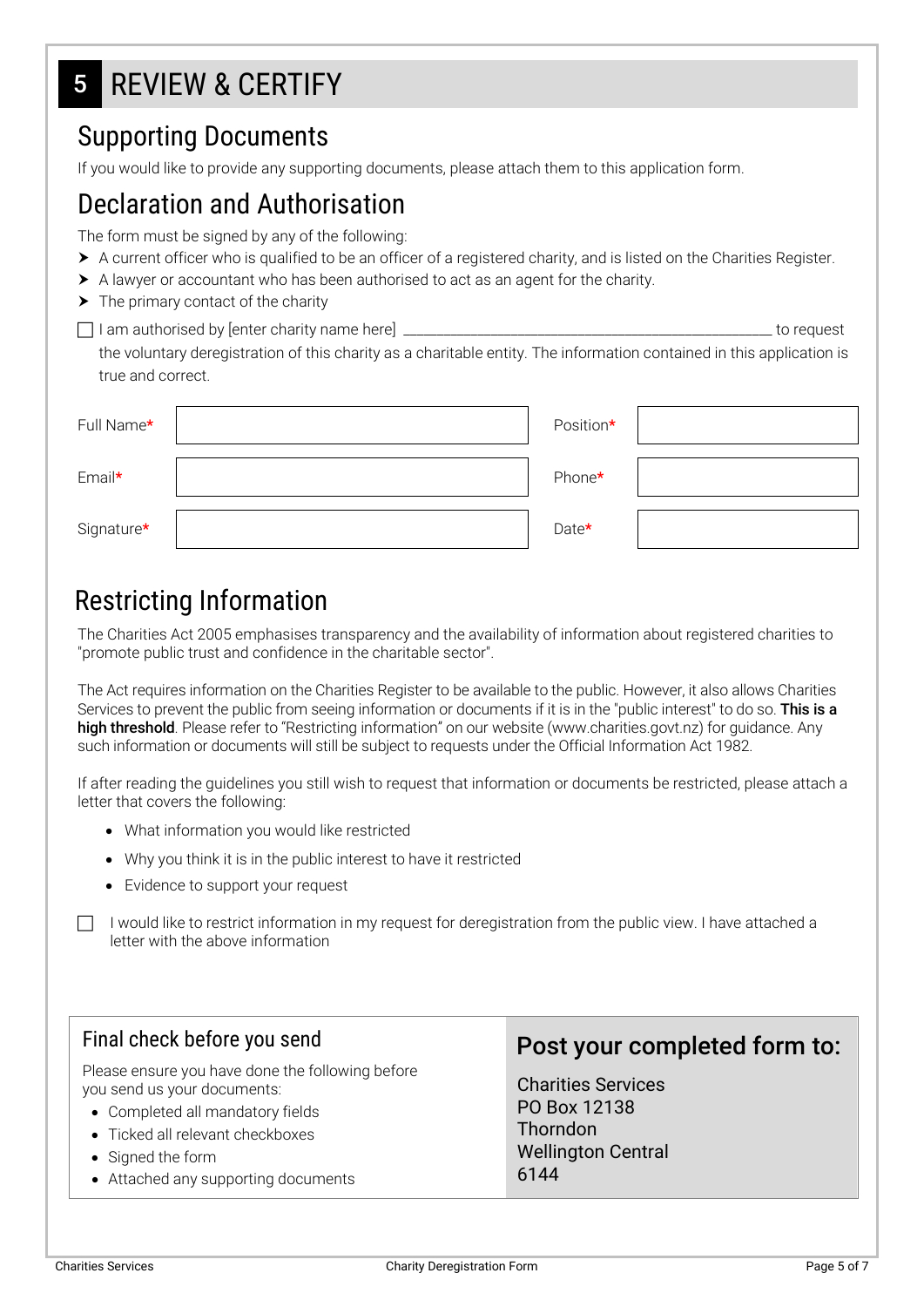## What happens once you submit your request for deregistration

- A letter will be sent to the postal address that we have for your charity, advising that we have received the request and that it will be actioned after 14 days unless the request is withdrawn.
- $\triangleright$  If, after 14 days, we have not heard from your charity asking that the request is withdrawn or otherwise modified, we will action your request.
- The Charities Register will be updated with the details of the deregistration.

## Privacy Statement

### Purpose and Scope

The purpose of this privacy statement is to let you know when we collect personal information as part of the deregistration process and what we do with it.

### Collection, Storage and Use of Personal Information

We require you to provide some personal information when you complete the request for deregistration as a charitable entity. We require personal information about the person who makes the request which includes a contact name, position, email and phone number.

This information is used to help us carry out functions under the Charities Act 2005.

If you choose not to provide this information as part of this form, we will not be able to progress your request.

### Access to and disclosure of personal information

When you provide personal information, it will be accessible by Department of Internal Affairs' staff and authorised third parties (such as third-party contractors) to the extent that is necessary, for example for them to administer or work on the Charities database. We will store and keep personal information secure in accordance with the Privacy Act 1993, and agents will be subject to information security and privacy requirements.

Personal information will only be disclosed or shared where required or otherwise permitted by law. The name and position details of the person who completes the deregistration request will be available on the Charities Register. The Charities Act 2005 also authorises the supply of information or documents on the Charities Register to the Inland Revenue Department to assist in the carrying out of powers and functions under any of the Inland Revenue Acts.

### Records and retention of personal information

We will retain personal information indefinitely, as it supports our regulatory work.

### Rights of Access and Correction

You have the right to:

- find out from us whether we hold personal information about you;
- access that information; and, if applicable
- request corrections to that information.

You can call 0508 CHARITIES (0508 242 748), email info@charities.govt.nz, or write to us at:

Charities Services, PO Box 12138, Thorndon, Wellington Central, 6144.